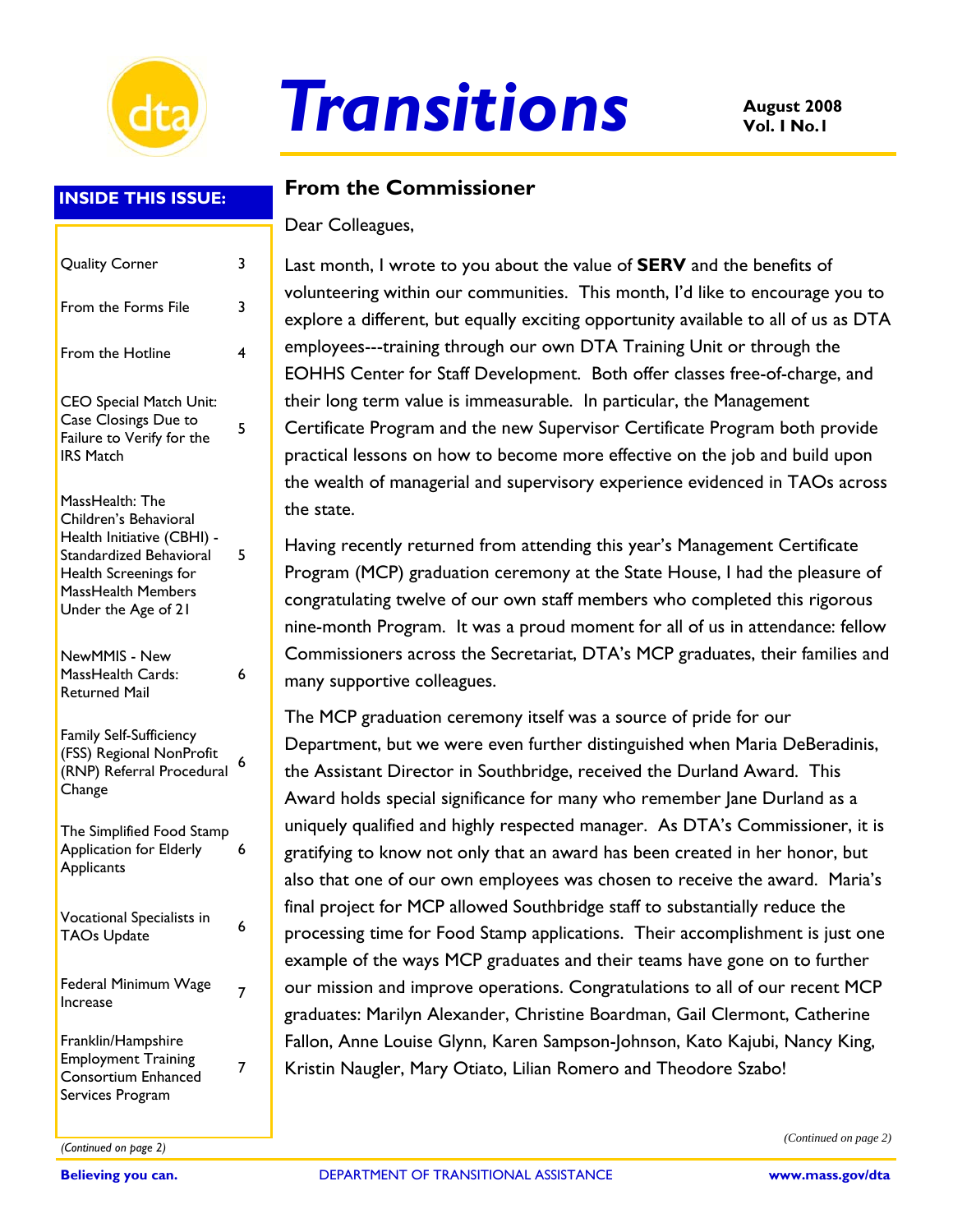| (Continued from page 1) |  |  |
|-------------------------|--|--|
|                         |  |  |

| <b>Standard Utility</b><br>Allowances                                                                               | 7  |
|---------------------------------------------------------------------------------------------------------------------|----|
| <b>Medical Deductions</b>                                                                                           | 7  |
| Food Stamp Work Pro-<br>gram Exemption for Cer-<br>tain Able Bodied Adults<br><b>Without Dependents</b><br>(ABAWDs) | 8  |
| FYI - Changes to DTA<br>Online                                                                                      | 8  |
| FYI - Changes to the<br><b>EOHHS mass.gov DTA</b><br>Homepage                                                       | 9  |
| FYI - Federal Mileage Rate<br>Increase                                                                              | 9  |
| FYI - Learnfare Atten-<br>dance and Probationary<br><b>Status and Sanctions</b>                                     | 9  |
| FYI - NewMMIS                                                                                                       | ١0 |
| FYI - Policy Hotline<br><b>Telephone Number</b>                                                                     | 10 |
| <b>FYI</b> - Transitions<br>Redesign                                                                                | 10 |
| FYI - Workplace<br><b>Violence Policy</b>                                                                           | 10 |

Due to the success of MCP, the EOHHS Center for Staff Development recently began accepting their first applications for a similar program being offered to supervisors. The new EOHHS Supervisor Certificate Program (SCP) is open to all supervisors and is a four month program that will run each fall and spring. Applications for this Program are being accepted through August  $22<sup>nd</sup>$ . To learn more, please visit the  $SCP$  website.

Continued education is a critical element of professional development. Our Training Unit offers a wide selection of exceptional classes, and I hope you will periodically visit the PACE (the Commonwealth's Performance and Career Enhancement Learning Management System) website for the most up-to-date course selections. From managing stress to managing spreadsheets, from learning Spanish to learning the Food Stamp updates, the Training Unit has a class to address your particular needs.

I hope you all enjoy the remainder of your summer. With September just around the corner, this is the perfect time to enroll in one of the many adult educational opportunities outlined in this letter.

Sincerely,

 $-$  2. Kehr $-$ 

Julia E. Kehoe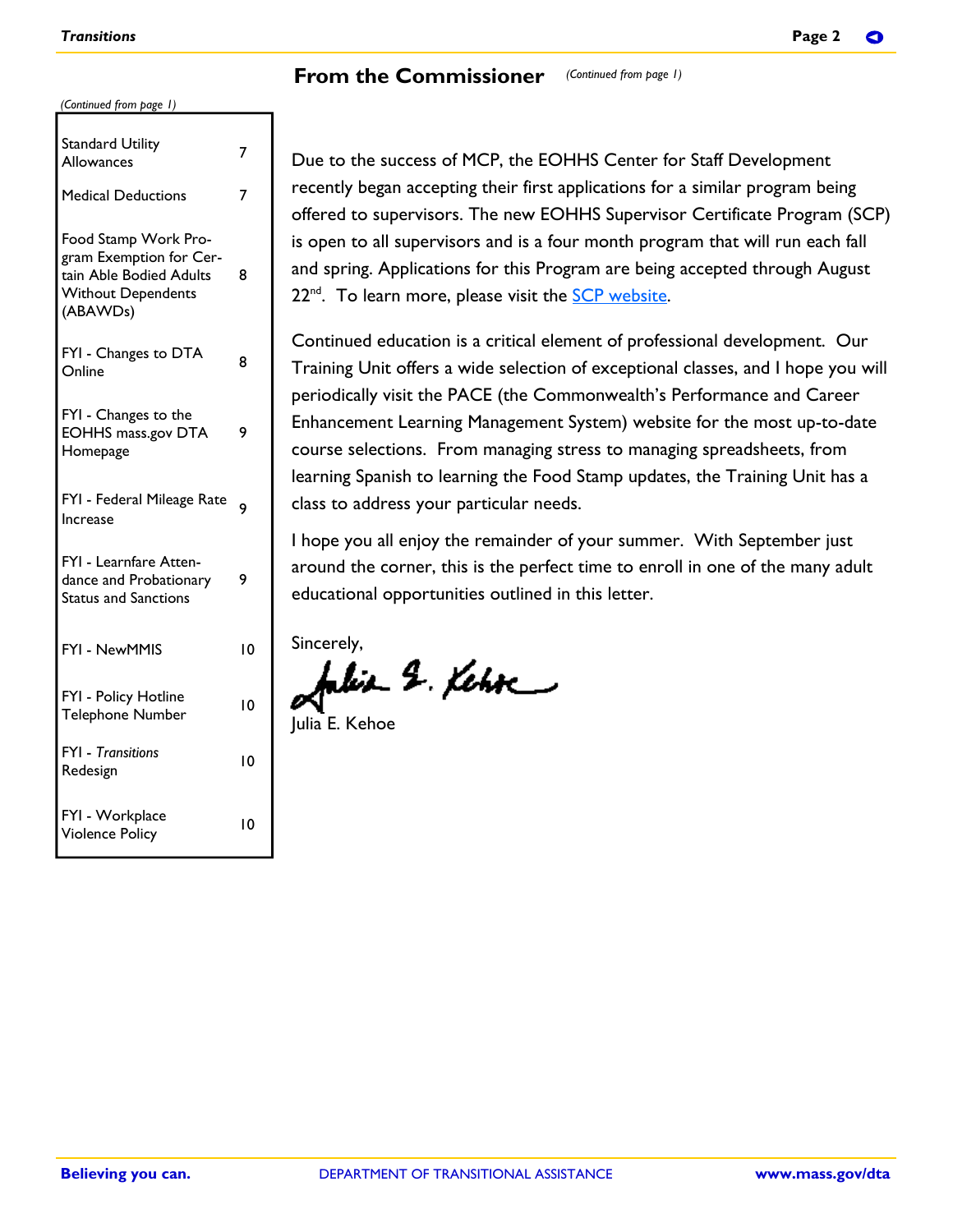#### **Quality Corner**

This month we will discuss two cases with shelter errors caused by the incorrect use of the homeless shelter deduction.

#### **Homeless Shelter Deduction**

The first case consisted of an NPA family that was homeless in 2002 but moved into an apartment in 2003. When they moved in 2003, the case manager correctly changed the address for this family, but failed to deselect the homeless indicator on the *Address* window. Since 2003, the case had been handled by several case managers who closed, reopened and recertified the household during this time period. In fact, the case was recertified the same month it was selected for a Quality Control review. During the QC review, it was determined that the failure to change the homeless status, resulting in the continuation of the homeless shelter deduction, caused a significant overissuance.

The second case was similar to the first except it was a PA family. The address was changed when the client moved into her own apartment, but the homeless indicator was not deselected on the *Address* window. At the last recertification, the case manager received a Landlord Verification form that verified a rental amount of \$250 per month and the client's responsibility to pay for heat. Unfortunately, the

rent was entered into BEACON as \$25 monthly, resulting in a shelter deduction that calculated to less than the homeless shelter deduction. Since the case was still flagged as homeless, BEACON performed the comparison calculation and used the \$143 homeless shelter deduction. This actually lessened the severity of the error, but a significant underissuance still occurred.

#### **What's a Case Manager to Do?**

Both of these errors lasted for an extended period of time because the homeless indicator was still checked even though the households were no longer homeless. There are two ways to tell if the household is still flagged as homeless and receiving the homeless shelter deduction. The first is to look at the *Address* window to see if the homeless indicator is checked. The second is to see if the shelter deduction amount in the Results section is \$143. Case managers and supervisors should review the calculation on the *Results* tab at every certification, recertification, reopening or whenever a change that affects the benefit amount is made. A \$143 shelter deduction should prompt the case manager to check the *Address* window and make corrections if the household is no longer homeless.

#### **From the Forms File**

#### **New Form**

*09-160-0708-05 09-161-0708-05 (S) FSA - Elderly (7/2008) Simplified Food Stamp Application for Elderly Applicants* 

The Department has created the *Simplified Food Stamp Application for Elderly Applicants* form for use by applicants aged 60 or older. The form will help to streamline the application process for elders. See Field Operations Memo 2008-38 for details.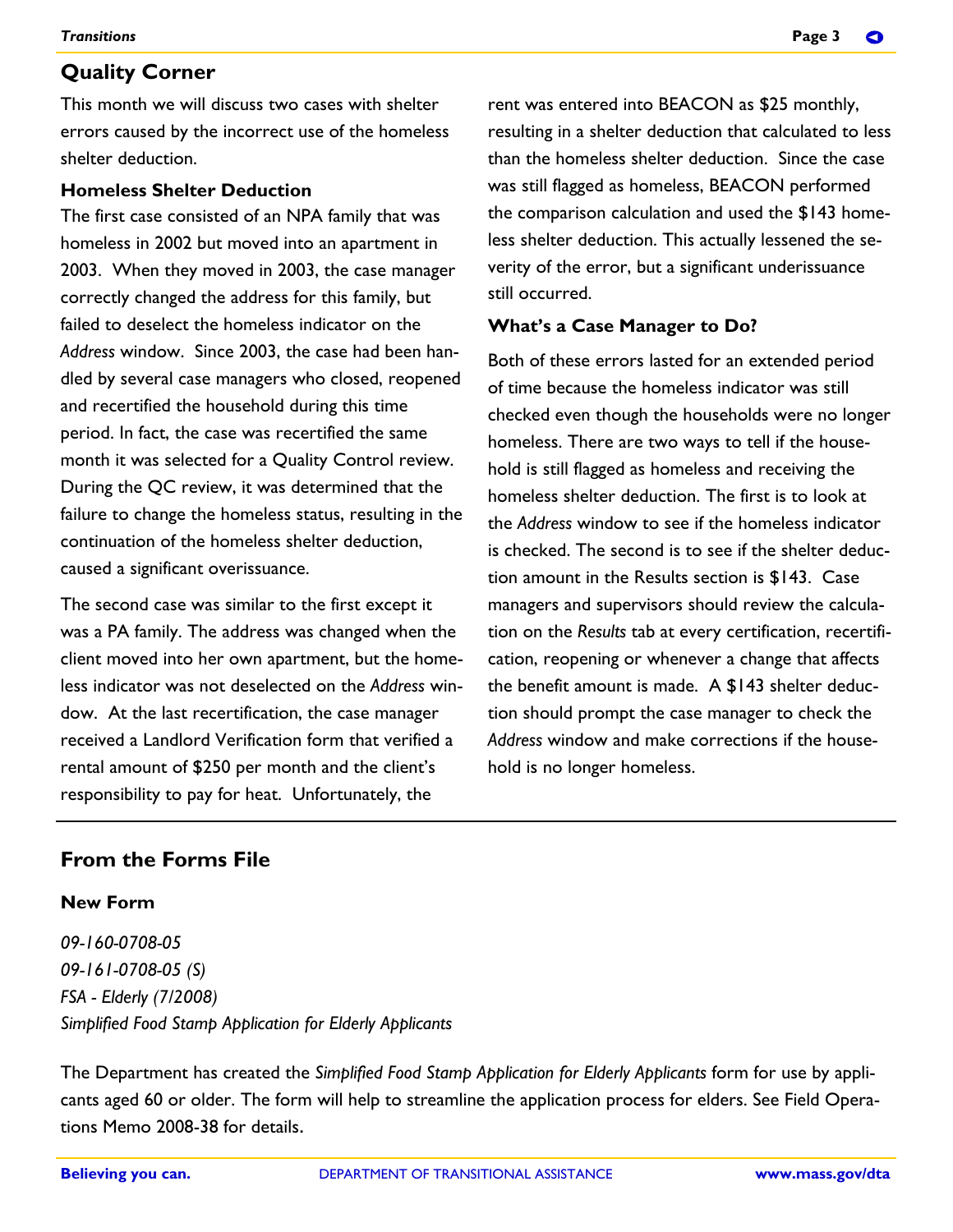#### **From the Hotline**

If you have any questions on this column or other policy or procedural material, please have your Hotline designee call the Policy Hotline at 617-348-8478.

#### **This column focuses on food stamp benefits and medical expense deductions.**

- **Q.** A 74-year-old food stamp client sent me a copy of his bill for a hearing aid totaling \$504. The device is not covered by his health insurance. He explained that he has not yet paid the bill and he also stated that he has had no other medical expenses. Can I accept this bill as verification of my client's medical expenses, even though it has not yet been paid?
- **A.** Yes. Even if your client has not yet paid for the hearing aid, it may be deducted as a medical expense. To deduct medical expenses, they need only to be incurred and not reimbursable by a third party.
- **Q.** If my elder client presents his hearing aid bill of \$504, has no other medical expense and has 12 months left in his 24-month certification period, what is his monthly medical expense amount?
- **A.** If your client has 12 months left in a 24 month certification period, then he has a choice. He can either:
	- have the entire amount (\$504) deducted in one month; or
	- divide the entire amount (\$504) over the remaining 12-month period.

If the client chooses to have the expense spread out over the next 12 months, then his monthly deduction amount is \$42. Since this \$42 amount is greater than the \$35 threshold, this client would be entitled to the current \$90 standard medical deduction for the remaining months of his certification period.

In this case, **since applying the standard medical expense deduction results in more benefits over the remaining 12 months, the case manager should advise the client accordingly.** 

- **Q.** When verifying medical expense information, what is required?
- **A.** Before approving an application, the amount of any allowable medical expenses as well as the amount of any third-party reimbursement must be verified.

At recertification, the amount of any allowable medical expenses, as well as the amount of any third party reimbursement must be verified *if the amount would result in a higher deduction.* 

Other information related to medical expense deductions need be verified only when questionable.

For example, if a client drives to physical therapy and wants to deduct the round-trip travel costs as a medical expense, then a selfdeclaration stating the number and frequency of physical therapy appointments is adequate verification. (The round-trip mileage from the client's home to the appointment can be determined online with MapQuest.) Other details, such as the licensure of the practitioner, are unnecessary unless questionable. For more information on medical expense deductions, refer to Field Operations Memo 2008-15 and 106 CMR 361.610(D), 106 CMR 364.400(C) and 106 CMR 366.320(C).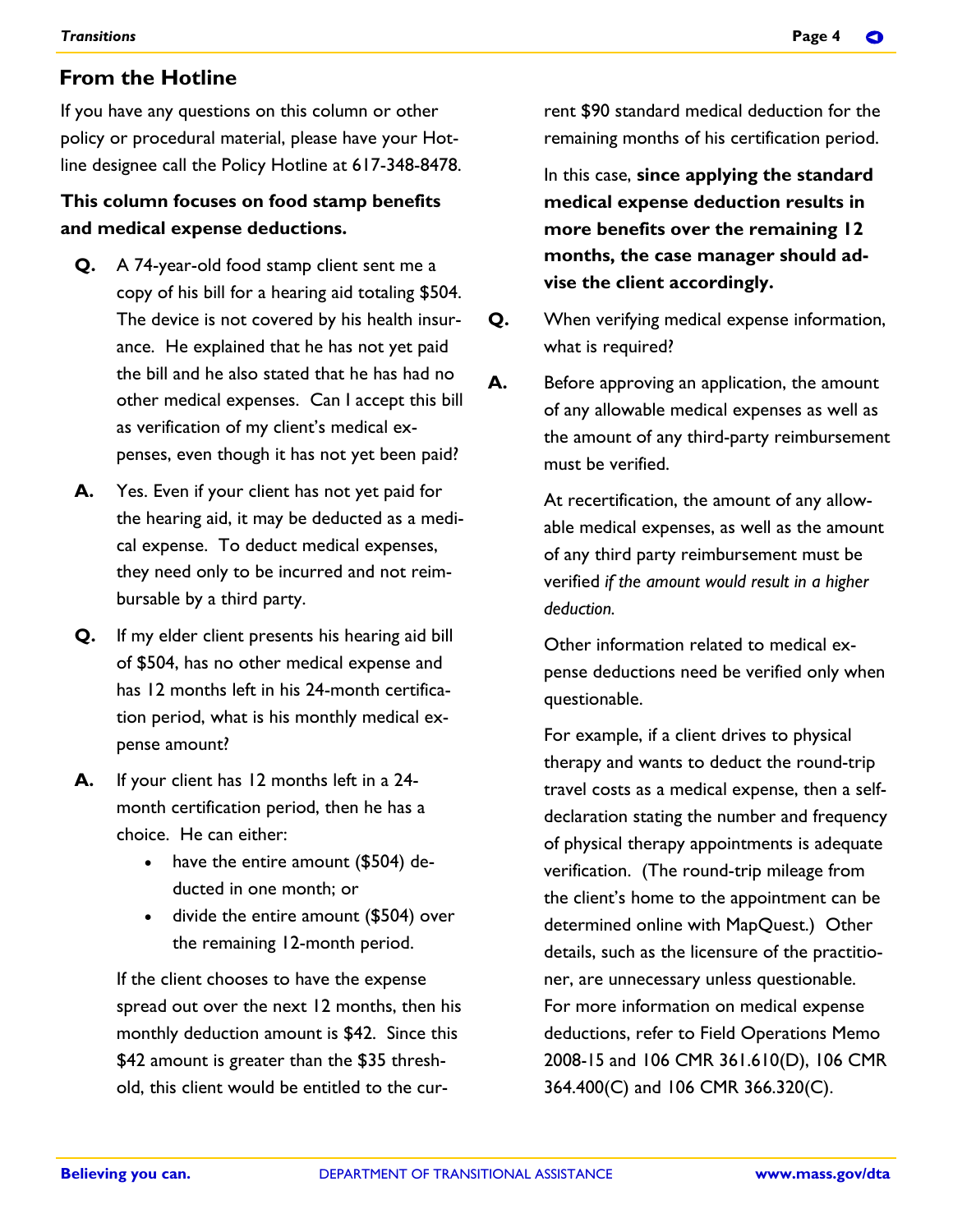### **CEO Special Match Unit: Case Closings Due to Failure to Verify for the IRS Match**

#### All

Field Operations Memo 2008-21A This Field Operations Memo:

• informs case managers about case closings initiated by the Special Match Unit due to the clients' failure to verify for the IRS Match;

#### **MassHealth: The Children's Behavioral Health Initiative (CBHI) – Standardized Behavioral Health Screenings for MassHealth Members Under the Age of 21**

#### All

Field Operations Memo 2008-31

The Children's Behavioral Health Initiative (CBHI) is the result of the decision in the *Rosie D. et. al. v. Patrick* lawsuit. It is a joint collaboration between the Executive Office of Health and Human Services (EOHHS) and MassHealth to implement the decision and to take additional steps to promote the behavioral health of MassHealth-enrolled children under the age of 21.

- provides the correct closing reason if the client fails to submit verification(s) to the Special Match Unit;
- revises the Special Match Unit's responsibilities when the client submits acceptable or unacceptable verification(s); and
- provides instructions to case managers for responding to clients as a result of the case closings.

This memo:

- informs TAO staff about two MassHealth informational fact sheets that describe well-child visits, the required standardized behavioral-health screening tool, and current and future behavioral health services being developed through the CBHI for MassHealth-enrolled children under the age of 21; and
- provides instructions for case managers to encourage applicants and clients with children under the age of 21 to schedule and keep well-child visits and to avail themselves of the behavioral health services, if needed.

*(Continued on page 6)* 

#### **Do you know**…

Last month the Department sent a letter to all active TAFDC, EAEDC and NPA food stamp clients who have a child age 18 or under and live in a community participating in the Summer Food Service Program. The Summer Food Service Program is a federally funded program that provides free meals to children 18 and under when school is not in session. Meals are often provided in conjunction with educational and recreational activities.

The Department's letter lists the Summer Food Service Program sites available in the area covered by the client's ZIP code. The letter also encourages families to call Project Bread's toll-free number (1-800-645- 8333) if they have questions, or go to www.meals4kids.org for more information. It's not too late for families to take advantage of this nutritional program.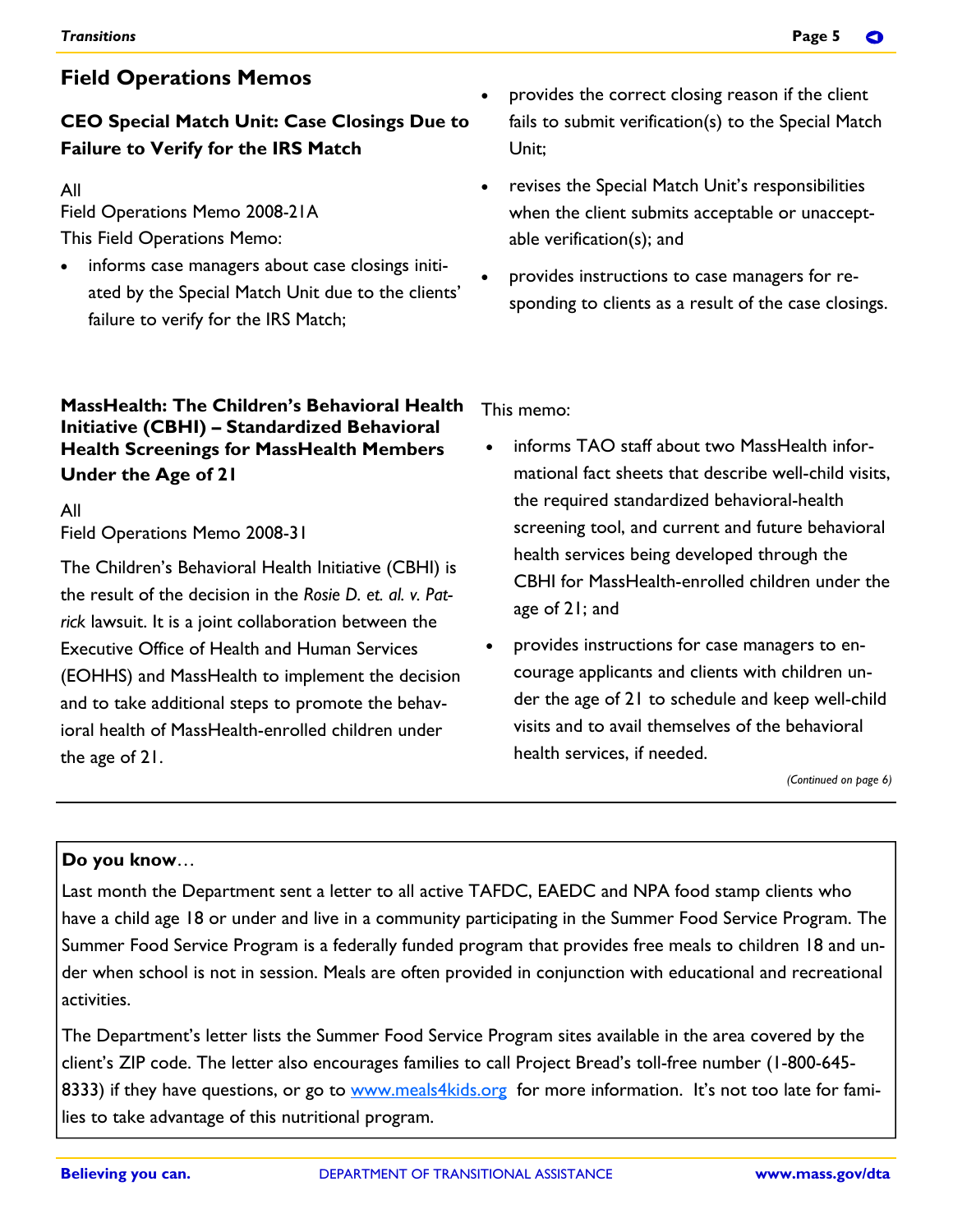#### *(Continued from page 5)*  **NewMMIS – New MassHealth Cards: Returned Mail Field Operations Memos**

All Field Operations Memo 2008-36

Field Operations Memo 2008-29 informed TAO staff about the mailing of new MassHealth cards. Field Operations Memo 2008-36 transmits procedures for processing any of these cards that are returned in the mail.

### **Family Self-Sufficiency (FSS) Regional Nonprofit (RNP) Referral Procedural Change**

**TAFDC** Field Operations Memo 2008-37

Field Operations Memo 2007-60:

- informed TAO staff about the Family Self-Suffciency (FSS) Program;
- explained the benefits of the FSS Program; and
- advised case managers and full engagement workers (FEWs) of their roles.

Field Operations Memo 2008-37 provides revised procedures for making referrals to the regional nonprofit (RNP) housing agencies. These procedures mirror procedures for making referrals to public housing authorities (PHAs) detailed in Field Operations Memo 2008-30.

#### **Diversity Quote**

**"Life is not so short that there is always time enough for courtesy."** 

 **Ralph Waldo Emerson**

#### **The Simplified Food Stamp Application for Elderly Applicants**

FS Field Operations Memo 2008-38

The Department has created a new simplified food stamp application form for use by applicants aged 60 or older. It is fashioned after the regular food stamp application form, but adapted to reflect the general circumstances of elders.

The form helps to streamline the application process and removes a longstanding barrier for this population.

This Field Operations Memo:

- introduces the *Simplified Food Stamp Application for Elderly Applicants*; and
- issues procedures for processing applications using this form.

#### **Vocational Specialists in TAOs Update**

TAFDC Field Operations Memo 2008-39

This Field Operations Memo informs TAO staff that due to budgetary constraints, the initiative to place vocational specialists in all TAOs statewide (detailed in Field Operations Memo 2008-12) has been suspended. The initiative will continue, however, in the following TAOs: Brockton, Dudley Square, Fall River, Holyoke, Lowell, New Bedford, Newmarket, North Shore, Revere, Springfield Liberty, Springfield State and Worcester.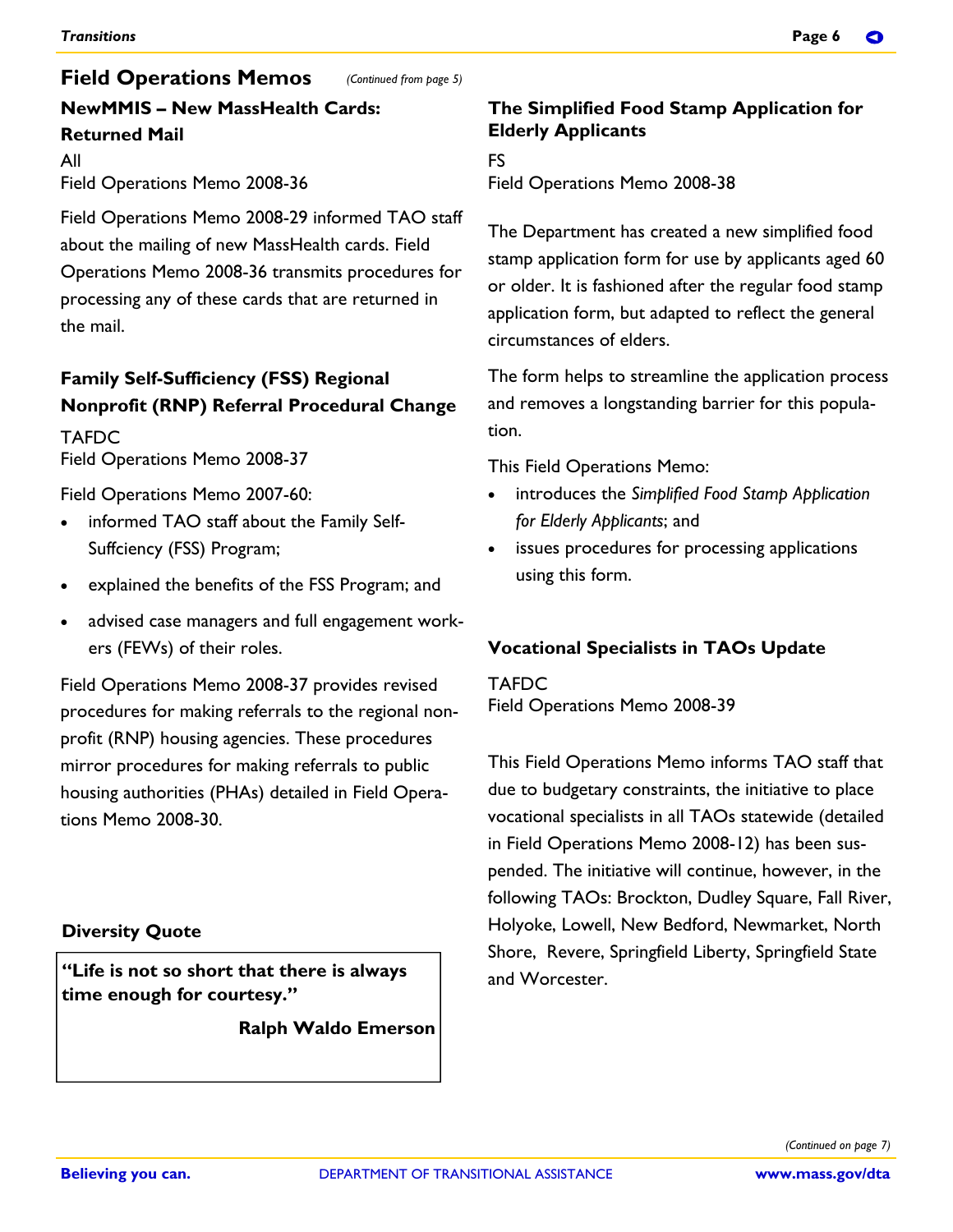## **Field Operations Memos**

#### *(Continued from page 6)*

#### **Federal Minimum Wage Increase**

#### FS

#### Field Operations Memo 2008-40

As of July 24, 2008, the federal minimum wage will increase to \$6.55. This memo explains the effect of this increase on Food Stamp Employment and Training (FS/ET) and Food Stamp Work Program (FS/WP) policy.

#### **Franklin/Hampshire Employment Training Consortium Enhanced Services Program**

TAFDC Field Operations Memo 2008-41

Due to its success, the Franklin/Hampshire Employment Training Consortium is continuing to offer the Enhanced Services Program to our clients.

This program will help TAFDC clients, whether work program required or not, who would benefit from participating in skills training, job readiness and pre-and post-training job search programs begin the transition to work. The purpose of this memo is to inform case managers about:

- the Franklin/Hampshire Employment Training Consortium Enhanced Services Program; and
- how to enroll clients in this program.

# **State Letters**

# **Standard Utility Allowances**

FS State Letter 1335

This State Letter transmits policy changes in the Food Stamp Program regarding an increase in the Heating/Cooling SUA to \$551 and an increase in the Bay State CAP SUA to \$320 that became effective February 1, 2008.

#### **Medical Deductions**

#### FS State Letter 1336

This State Letter transmits the following policy changes and clarifications in the Food Stamp Program regarding medical deductions for elderly or disabled households receiving food stamp benefits:

- acceptable medical expenses are clarified:
- verification of medical expenses is required at application only, unless a reported change results in a higher benefit amount; and
- a \$90 standard deduction is applied when the monthly medical expenses are greater than \$35, up to \$125 per month. A deduction for actual medical expenses is allowed if the monthly medical expenses exceed \$125.

This policy became effective April 1, 2008. See Field Operations Memo 2008-15 for details on the food stamp standard medical deduction.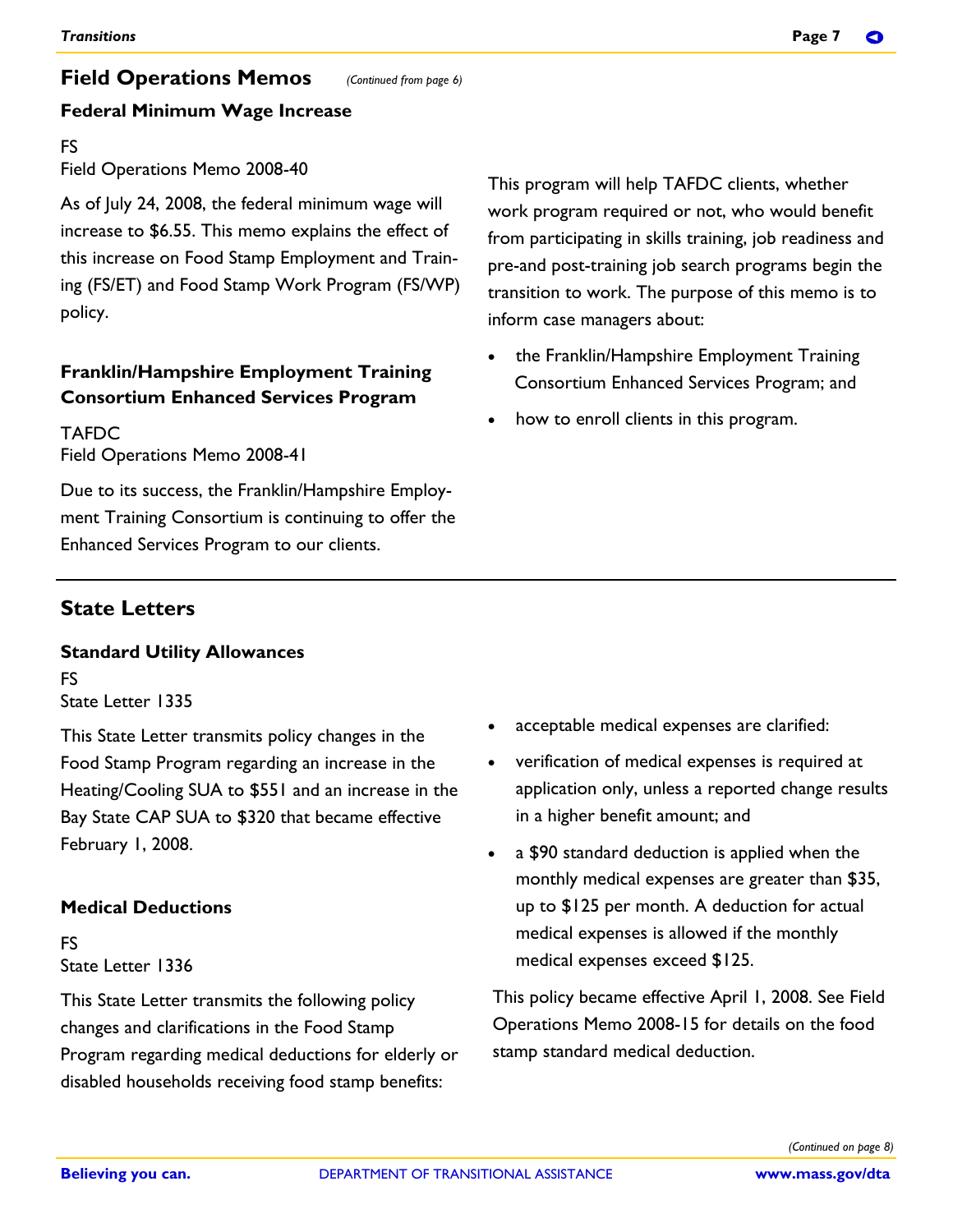#### **State Letters** (Continued from page 7)

#### **Food Stamp Work Program Exemption for Certain Able Bodied Adults Without Dependents (ABAWDs)**

#### FS

State Letter 1337

This State Letter implements a waiver that exempts ABAWDs from the Food Stamp Work Program if they live in areas of the state designated as having limited job opportunities. The amended regulation also eliminates the Department's ability to exempt recipients because of lack of available community service sites. See Field Operations Memo 2008-33 for related procedures.

| Dates to Remember |                                |                                                                                                                     |  |  |
|-------------------|--------------------------------|---------------------------------------------------------------------------------------------------------------------|--|--|
|                   | <b>August 22</b>               | Application deadline for EOHHS Supervisor Certificate<br>Program (SCP). To learn more, visit the SCP website        |  |  |
|                   | August II through 15           | EOHHS Secretariat-Wide Blood Drive. To register, donate or<br>volunteer, contact <b>EOHHSgivesBlood@state.ma.us</b> |  |  |
|                   | <b>August 11 and August 25</b> | <b>Commissioner Coffee Hours</b><br>Note: These sessions are full, but more will be scheduled.                      |  |  |

#### **FYIs**

#### **Changes to DTA Online**

This month, you will see the following changes to **DTA Online**:

- An updated description now appears on DTA's Training Web Page, accessed through the **Training** side-bar option;
- The July 2008 issue of *Perspectives* has been included in the Newsletter listing under the **Diversity** side-bar option;
- A new Online Guide containing "An Important Message about Care for Children and Young Adults on MassHealth" has been added and is accessible through the **Policy Online** side-bar option;
- Field staff changes and telephone number updates have been made to the TAO and Liaison Listings located on the **Field Operations** tab; and
- DTA's new Mission Statement can be accessed through the **Our Organization** side-bar option. The new mission of the Department of Transitional Assistance is "to assist low-income individuals and families to meet their basic needs, increase their incomes, and improve their quality of life."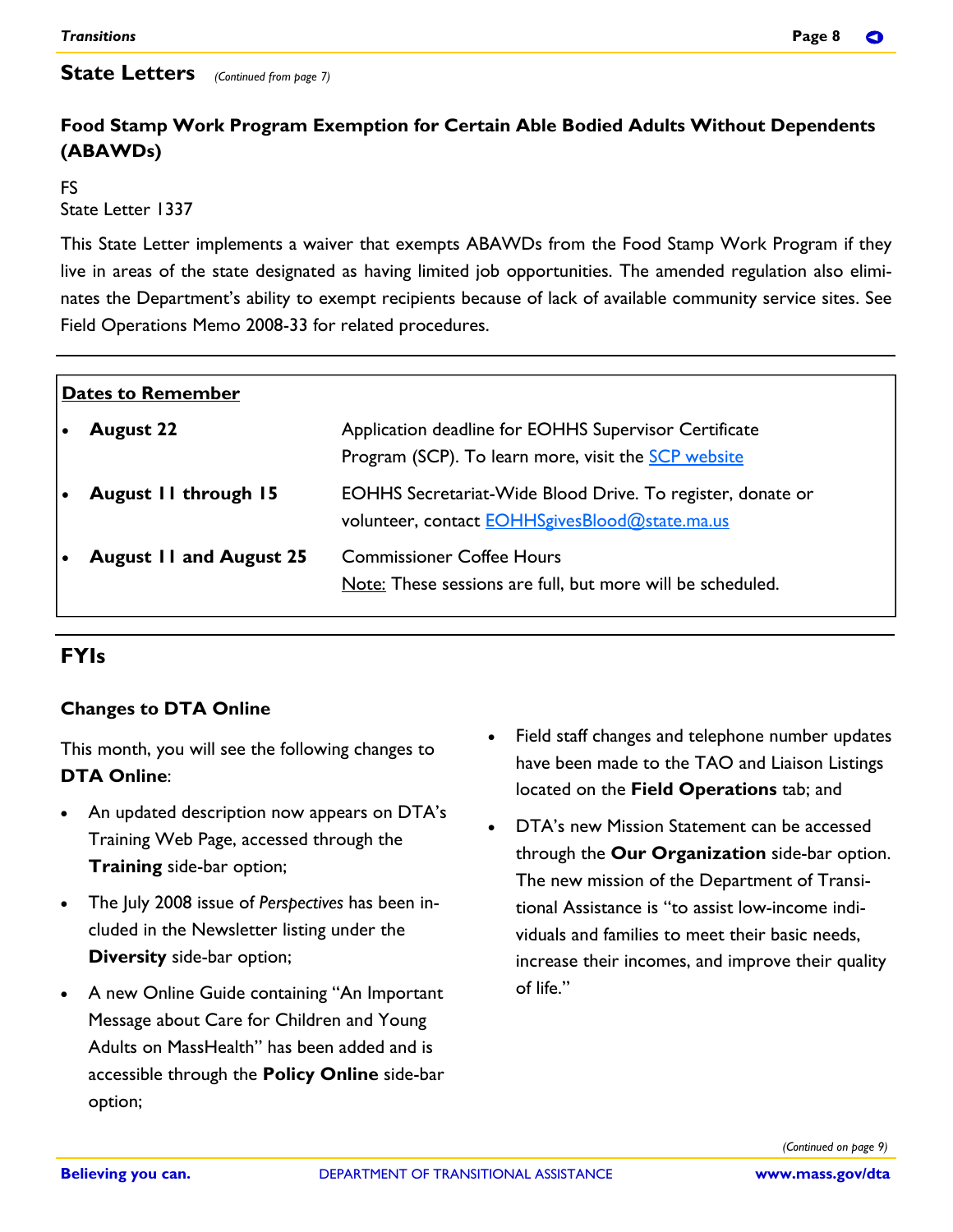#### **Changes to the EOHHS mass.gov DTA Home Page**

This month, the EOHHS mass.gov DTA home page has been revised to include our updated mission statement. The new mission of the Department of Transitional Assistance is "to assist low-income individuals and families to meet their basic needs, increase their incomes, and improve their quality of  $l$ ife $"$ 

Also, changes have been made to the "About the Department of Transitional Assistance" description and the Commissioner's photograph has been added to her welcome message.

#### **Federal Mileage Rate Increase**

Food stamp regulations at 106 CMR 364.400 allow elderly and/or disabled household members to deduct medical expense in excess of \$35 per month. This includes *"the reasonable cost of transportation and lodging to obtain medical treatment or services."* Expenses incurred for transportation to and from a dependent care site are also allowable as a dependent care deduction.

In recognition of the increased price of gasoline, a special adjustment has been made to the federal mileage rate. Effective immediately, TAO staff must use a rate of 58.5 cents per mile when calculating transportation cost that will be allowed as a medical or a dependent care deduction.

#### **Learnfare Attendance, Probationary Status and Sanctions**

Case managers are reminded that, while children under the age of 14 must attend school, cases may not be closed for failure to provide verification of excused absences. If a school reports to the Centralized Learnfare Unit (CLU) that a child has had more than eight unexcused absences in the previous school quarter, the client will be placed on probation. The client must be given the opportunity to provide verification that the child had acceptable reasons for missing school. If the client does not provide the verification, the client will remain on probation for six months or until the total number of unexcused absences during the six preceding months does not exceed 10 days, whichever period is longer.

When a client is in probationary status, school attendance information for the child will be reported monthly to the CLU. If the child has more than three unexcused absences during any probation month, and the client, after receiving notice, does not verify that the absences were excused, then the child will be sanctioned by the CLU for one month (two pay periods). If the sanctioned child is the only child receiving assistance, the client can remain eligible for himself or herself only, provided he or she meets all other eligibility requirements. The case must be closed only if the client is not in the grant and there are no other eligible children. In all situations where the CLU takes action on a case, the BEACON narrative is updated and an e-mail is sent to the local office director and/or Learnfare liaison.

For more information, please consult the *A User's Guide: Transitional Assistance Programs and BEACON*, pages XIII-K-8 through XIII-K-17 as well as the regulations at 106 CMR 203.900.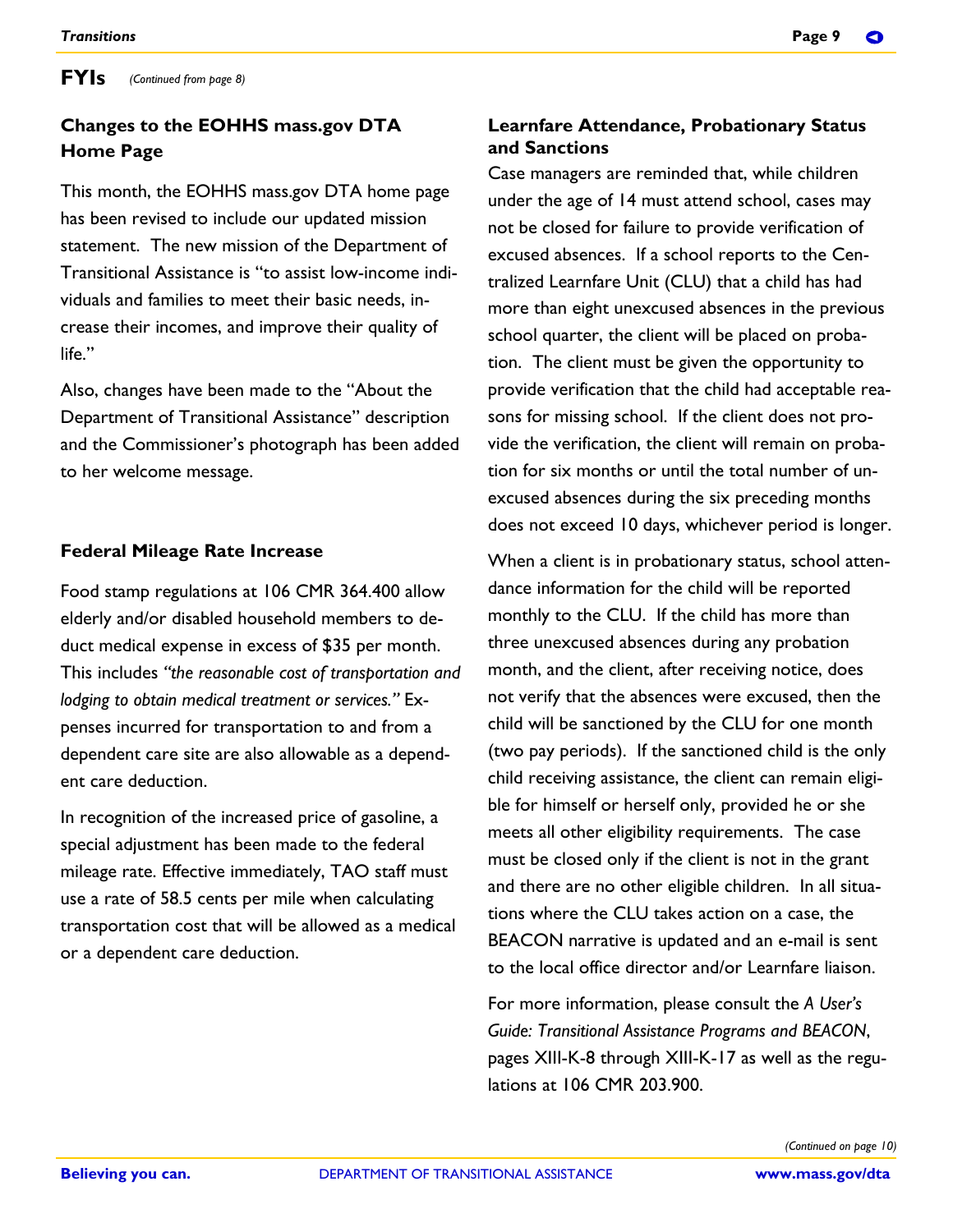#### **NewMMIS**

NewMMIS was originally scheduled for deployment on September 29, 2008. However, this date has been changed. The new date of implementation is January 5, 2009. No revised schedule has been given for the mailing of the new MassHealth cards. You will be notified of the revised schedule once it is determined and will be kept informed of all updates to the implementation schedule.

#### **Policy Hotline Telephone Number**

To maintain the Policy Hotline's function as an intra-Departmental service, its telephone number will no longer appear in Field Operations Memos. Instead, the telephone number (617-348-8478) will be included with *Transitions* in the "From the Hotline" column.

Procedures for contacting the Policy Hotline remain the same and instructions for the TAO designee to contact the Policy Hotline with questions will continue to appear in all Field Operations Memos.

#### *Transitions* **Redesign**

After many months of information gathering, careful consideration and extensive input from you our readers, the much anticipated, redesigned *Transitions* is here. Skimming the contents, you'll notice that, despite a fresh look, all of the columns many of us are accustomed to reading have been preserved. "Commissioner's Corner," "Quality Corner," "From the Forms File," "From the Hotline," "FYIs" and "Key Points" will continue to appear in the updated format.

A "TAO Meeting Notes" section has now been included to enhance your organization of new information, as well as a couple of additional features.

In reshaping *Transitions,* the design team wanted to maintain content integrity and at the same time create a user-friendly product that is easier on the eyes. You'll notice that all "products" (FYIs, Field Operations Memos, State Letters) are grouped together. We'd also like to begin inserting relevant photographs, including those submitted by TAO staff. After taking the time to review this newer version, let us know how it's working for you.

Send your comments and/or photos to the Policy Unit in the Division of Policy and Program Management. We hope you enjoy the debut of this redesign and look forward to your input!

#### **Workplace Violence Policy**

On February 6, 2008 Commissioner Kehoe reissued the Department's policy memo on workplace violence. Included with this memo is the *Department of Transitional Assistance Incident Report*. It is important that all staff familiarize themselves with the information contained in the memo so that they may properly respond to incidents of violence in the workplace.

This memo can be accessed in DTA Online by clicking on "Administrative Memos."